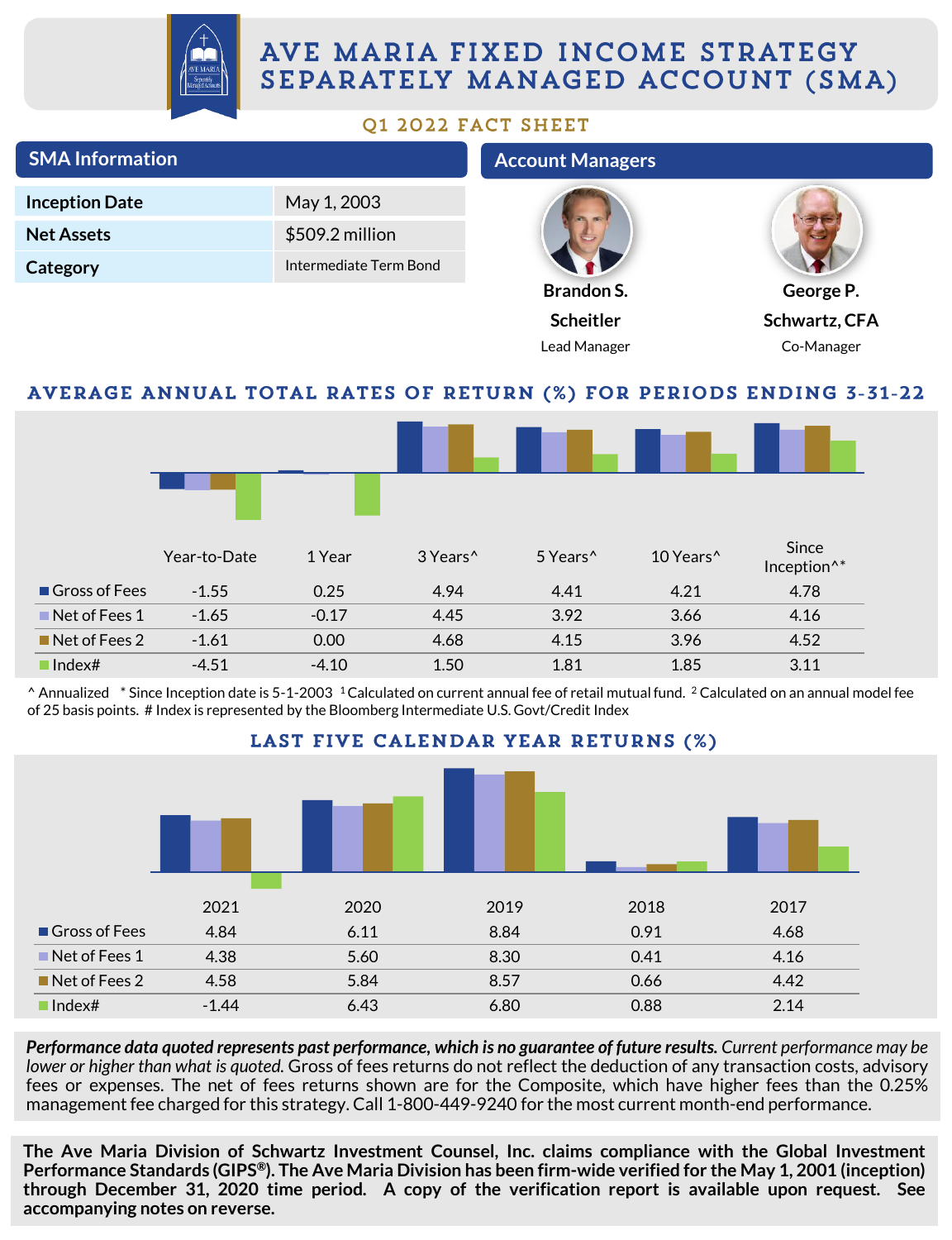# AVE MARIA FIXED INCOME STRATEGY SEPARATELY MANAGED ACCOUNT (SMA) Q1 2022 FACT SHEET

*Ave Maria Fixed Income Strategy invests in investment*‐*grade debt of domestic corporations, U.S. Treasuries and Agencies. Up to 20% of the portfolio may be invested in dividend*‐*paying common stocks. The goal is preservation of principal with a reasonable level of current income.*

|              | Top 10 Holdings*                                             | 20.3% of Net Assets |      |
|--------------|--------------------------------------------------------------|---------------------|------|
| $\mathbf{1}$ | U.S. Treasury Inflation Protected Sec. 0.50%<br>due 04/15/24 |                     | 2.3% |
| 2.           | <b>Lockheed Martin Corporation</b>                           |                     | 2.2% |
| 3.           | Illinois Tool Works, Inc. 2.65% due 11/15/26                 |                     | 2.1% |
| 4.           | U.S. Treasury Note 2.875% due 11/30/23                       |                     | 2.0% |
|              | <sup>5.</sup> U.S. Treasury Note 1.625% due 08/31/22         |                     | 2.0% |
| 6.           | U.S. Treasury Note 2.125% due 11/30/24                       |                     | 2.0% |
|              | 7. Medtronic PLC                                             |                     | 2.0% |
| 8.           | U.S. Treasury Note 0.375% due 04/15/24                       |                     | 1.9% |
| 9.           | <b>Chevron Corporation</b>                                   |                     | 1.9% |
| 10.          | U.S. Treasury Note 0.50% due 03/31/25                        |                     | 1.9% |

# **Moral Screens**

Our moral screens eliminate companies engaged in:



| <b>Asset Allocation*</b> |       |
|--------------------------|-------|
| <b>Government Bonds</b>  | 23.1% |
| <b>Corporate Bonds</b>   | 51.9% |
| <b>Equities</b>          | 19.4% |
| <b>Cash Equivalents</b>  | 5.6%  |

# **Investment Philosophy**

The strategy seeks to invest in securities that appear comparatively undervalued. For example, it would consider a security having a yield that is higher than another security of similar credit quality and duration to be comparatively undervalued. Unlike portfolios investing solely for income, the strategy also seeks modest capital appreciation and growth of investment income.

# **Buy Discipline**

The Adviser strongly considers the following factors:

- **All securities regardless of maturity**
- **E** Issuer's credit strength
- **Securities effective duration and yield**

# **Sell Discipline**

- They no longer meet criteria for investment
- More attractive opportunities available
- **Company becomes a violator of any moral screen** established by the Catholic Advisory Board

\* Supplemental portfolio information. Portfolio duration is a measure of the sensitivity of the price (the value of principal) of a fixed-income investment to a change in interest rates. Duration is expressed as a number of years. Rising interest rates mean falling bond prices, while declining interest rates mean rising bond prices.

The investment performance assumes reinvestment of dividends and capital gains distributions. The Bloomberg Intermediate U.S. Govt./Credit Index is the benchmark index used for comparative purposes for this strategy. Indexes do not incur fees and it is not possible to invest directly in an index.

Past performance is not a guarantee of future results. Performance can be affected by market and investment style risk. The account's investments in small- and mid-capitalization companies could experience greater volatility than investments in large-capitalization companies. The account invests primarily in fixed income securities and as a result the strategy is also subject to the followings risks: interest rate risk, credit risk, credit **rating risk and liquidity risk.**

The Ave Maria Division was established in April 2001 and is a division of Schwartz Investment Counsel, Inc., which was established in 1980. The Ave<br>Maria Division became GIPS compliant in February 2009. The Ave Maria Divis for investment to ensure the companies operate in a way that is consistent with the teachings and core values of the Roman Catholic Church. The<br>Ave Maria Division is responsible for all accounts under Schwartz Investment defined by the Ave Maria Division's Catholic Advisory Board. For GIPS purposes, the Ave Maria Division has been defined as the "Firm" and is held **out to clients and potential clients as a distinct business entity.**

**Prospective investors should consider the account's investment objectives and risks carefully before investing.**

Securities are sold when:

- 
- 
-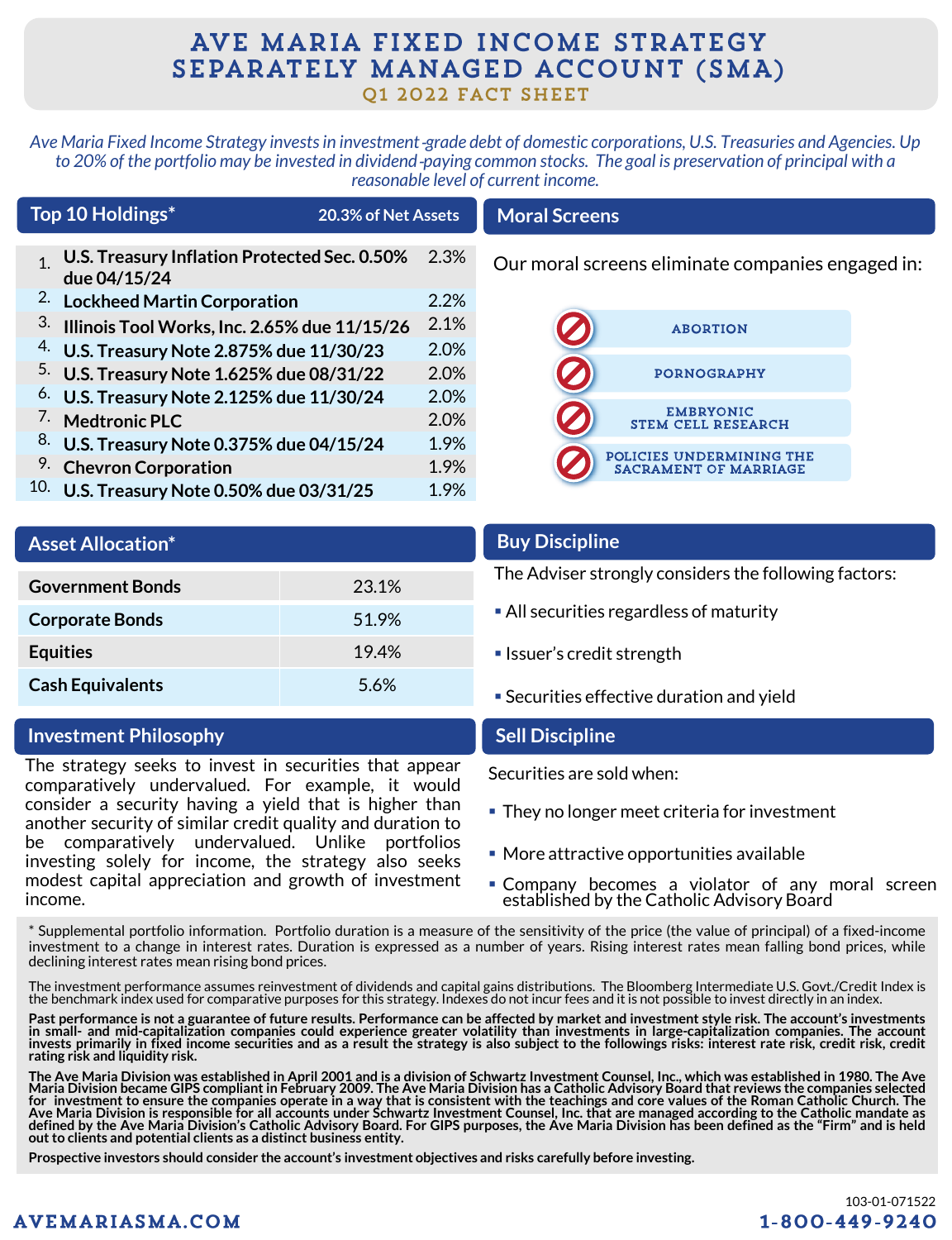

# AVE MARIA FIXED INCOME COMPOSITE

# 01 2022 RATES OF RETURN

### CALENDAR YEAR RATES OF RETURN **Ave Maria Composite Performance**

| Year  | <b>Gross of</b><br><b>Fees</b> | Net of Fees <sup>1</sup> | Net of Fees <sup>2</sup> | <b>Bloomberg</b><br>Intermediate<br>Govt./Credit<br>Index | 3-Year<br><b>Standard</b><br><b>Deviation</b><br>Composite | 3-Year<br><b>Standard</b><br><b>Deviation</b><br><b>Benchmark</b> | Number of<br><b>Portfolios</b> | <b>Total</b><br><b>Composite</b><br><b>Assets</b> | <b>Total Firm</b><br><b>Assets</b><br>(USD |
|-------|--------------------------------|--------------------------|--------------------------|-----------------------------------------------------------|------------------------------------------------------------|-------------------------------------------------------------------|--------------------------------|---------------------------------------------------|--------------------------------------------|
|       |                                |                          |                          |                                                           |                                                            |                                                                   |                                | (USD million)                                     | million)                                   |
| 2003* | 2.80%                          | 2.36%                    | 2.66%                    | 1.92%                                                     | na                                                         | na                                                                | < 5                            | 32.3                                              | 192.3                                      |
| 2004  | 5.83%                          | 5.06%                    | 5.53%                    | 3.04%                                                     | na                                                         | na                                                                | < 5                            | 38.9                                              | 338.2                                      |
| 2005  | 2.09%                          | 1.39%                    | 1.80%                    | 1.58%                                                     | na                                                         | na                                                                | 5                              | 65                                                | 400.0                                      |
| 2006  | 6.53%                          | 5.95%                    | 6.33%                    | 4.08%                                                     | 2.52%                                                      | 2.79%                                                             | 5                              | 41.3                                              | 437.2                                      |
| 2007  | 5.49%                          | 4.75%                    | 5.16%                    | 7.39%                                                     | 2.19%                                                      | 2.38%                                                             | 5                              | 44.1                                              | 508.9                                      |
| 2008  | 0.90%                          | 0.30%                    | 0.73%                    | 5.08%                                                     | 4.43%                                                      | 3.69%                                                             | 5                              | 43.5                                              | 337.1                                      |
| 2009  | 10.89%                         | 10.17%                   | 10.62%                   | 5.24%                                                     | 5.38%                                                      | 3.87%                                                             | 5                              | 54.6                                              | 460.5                                      |
| 2010  | 7.40%                          | 6.66%                    | 7.14%                    | 5.89%                                                     | 5.44%                                                      | 3.96%                                                             | 5                              | 74.6                                              | 573.8                                      |
| 2011  | 4.07%                          | 3.34%                    | 3.81%                    | 5.80%                                                     | 4.05%                                                      | 2.59%                                                             | 5                              | 92.4                                              | 712.5                                      |
| 2012  | 5.36%                          | 4.63%                    | 5.10%                    | 3.89%                                                     | 2.67%                                                      | 2.19%                                                             | < 5                            | 113.0                                             | 867.5                                      |
| 2013  | 6.88%                          | 6.14%                    | 6.62%                    | $-0.86%$                                                  | 2.51%                                                      | 2.14%                                                             | 5                              | 149.7                                             | 1483.4                                     |
| 2014  | 2.74%                          | 2.19%                    | 2.48%                    | 3.13%                                                     | 2.02%                                                      | 1.97%                                                             | < 5                            | 180.7                                             | 1672.4                                     |
| 2015  | 1.23%                          | 0.70%                    | 0.98%                    | 1.07%                                                     | 2.18%                                                      | 2.13%                                                             | 5                              | 223.8                                             | 1752.9                                     |
| 2016  | 5.07%                          | 4.54%                    | 4.81%                    | 2.08%                                                     | 2.07%                                                      | 2.26%                                                             | < 5                            | 249.0                                             | 1919.1                                     |
| 2017  | 4.68%                          | 4.16%                    | 4.42%                    | 2.14%                                                     | 1.84%                                                      | 2.14%                                                             | 5                              | 307.2                                             | 2322.6                                     |
| 2018  | 0.91%                          | 0.41%                    | 0.66%                    | 0.88%                                                     | 2.06%                                                      | 2.12%                                                             | 5                              | 323.7                                             | 2185.4                                     |
| 2019  | 8.84%                          | 8.30%                    | 8.57%                    | 6.80%                                                     | 2.17%                                                      | 2.07%                                                             | < 5                            | 394.9                                             | 2799.0                                     |
| 2020  | 6.11%                          | 5.60%                    | 5.84%                    | 6.43%                                                     | 4.60%                                                      | 2.34%                                                             | 5                              | 420.9                                             | 2792.2                                     |
| 2021  | 4.84%                          | 4.38%                    | 4.58%                    | $-1.44\%$                                                 | 4.64%                                                      | 2.37%                                                             | 5                              | 502.8                                             | 3238.6                                     |
|       |                                |                          |                          |                                                           |                                                            |                                                                   |                                |                                                   |                                            |

AVERAGE ANNUAL TOTAL RATES OF RETURN (%) FOR PERIODS ENDING 3-31-22





|                              | Year-to-Date | 1 Year  | 3 Years <sup>^</sup> | 5 Years <sup>^</sup> | 10 Years <sup>^</sup> | Since<br>Inception <sup>^*</sup> |
|------------------------------|--------------|---------|----------------------|----------------------|-----------------------|----------------------------------|
| Gross of Fees                | $-1.55$      | 0.25    | 4.94                 | 4.41                 | 4.21                  | 4.78                             |
| $\blacksquare$ Net of Fees 1 | $-1.65$      | $-0.17$ | 4.45                 | 3.92                 | 3.66                  | 4.16                             |
| $\blacksquare$ Net of Fees 2 | $-1.61$      | 0.00    | 4.68                 | 4.15                 | 3.96                  | 4.52                             |
| $\blacksquare$ Index#        | $-4.51$      | $-4.10$ | 1.50                 | 1.81                 | 1.85                  | 3.11                             |

 $^{\circ}$  Annualized  $^*$  Since Inception date is 5-1-2003 <sup>1</sup>Calculated on current annual fee of retail mutual fund. <sup>2</sup> Calculated on an annual model fee of 25 basis points. # Index is represented by the Bloomberg Int. U.S. Govt/Credit Index

Performance data quoted represents past performance, which is no guarantee of future results. Current performance may be lower or *higher than what is quoted.* Gross of fees returns do not reflect the deduction of any transaction costs, advisory fees or expenses. The net of fees returns shown are for the Composite, which have higher fees than the 0.25% management fee charged for this strategy. Call 1-800-449-9240 for the most current month-end performance.

The Ave Maria Division of Schwartz Investment Counsel, Inc. claims compliance with the Global Investment Performance Standards (GIPS®). The Ave Maria Division has been firm-wide verified for the May 1, 2001 (inception) through December 31, **2020 time period. A copy ofthe verification report is available upon request.**

Verification assesses whether (1) the firm has complied with all the composite construction requirements of the GIPS standards on a firm-wide basis and (2) the firm's policies and procedures are designed to calculate and present performance in compliance with the GIPS standards. Verification does not ensure the accuracy of any specific composite presentation.

# **See accompanying notes on reverse.**